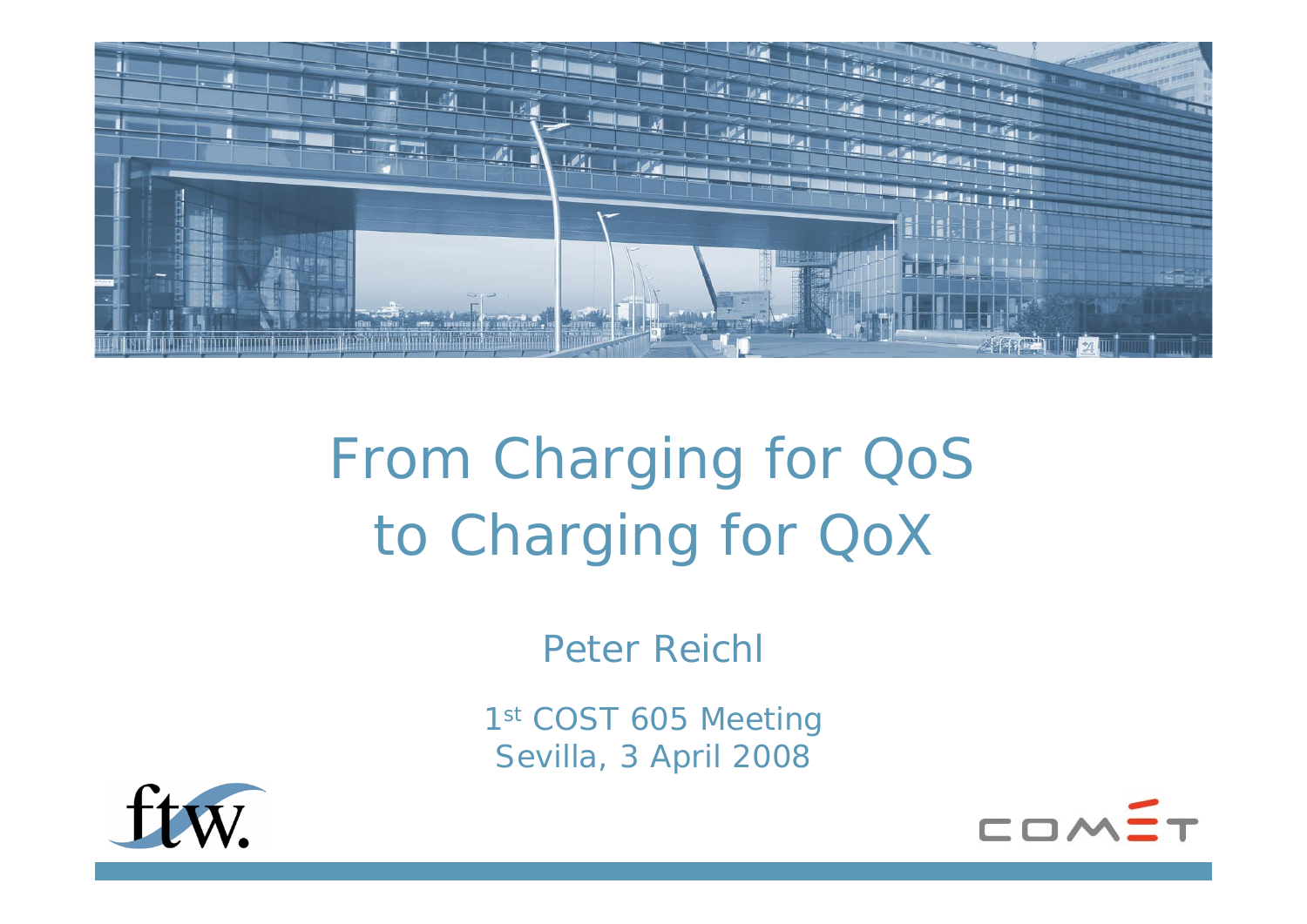#### **Agenda**



- $\mathcal{L}_{\mathcal{A}}$ ■ Research Interests
- $\overline{\mathcal{A}}$ QoS is Dead – Long Live QoX?
- $\mathcal{L}_{\mathcal{A}}$ How to Measure Quality-of-Experience
- $\mathcal{L}_{\mathcal{A}}$ Towards QoX-based charging
- $\mathcal{L}_{\mathcal{A}}$ Conclusions: is it worth the effort?

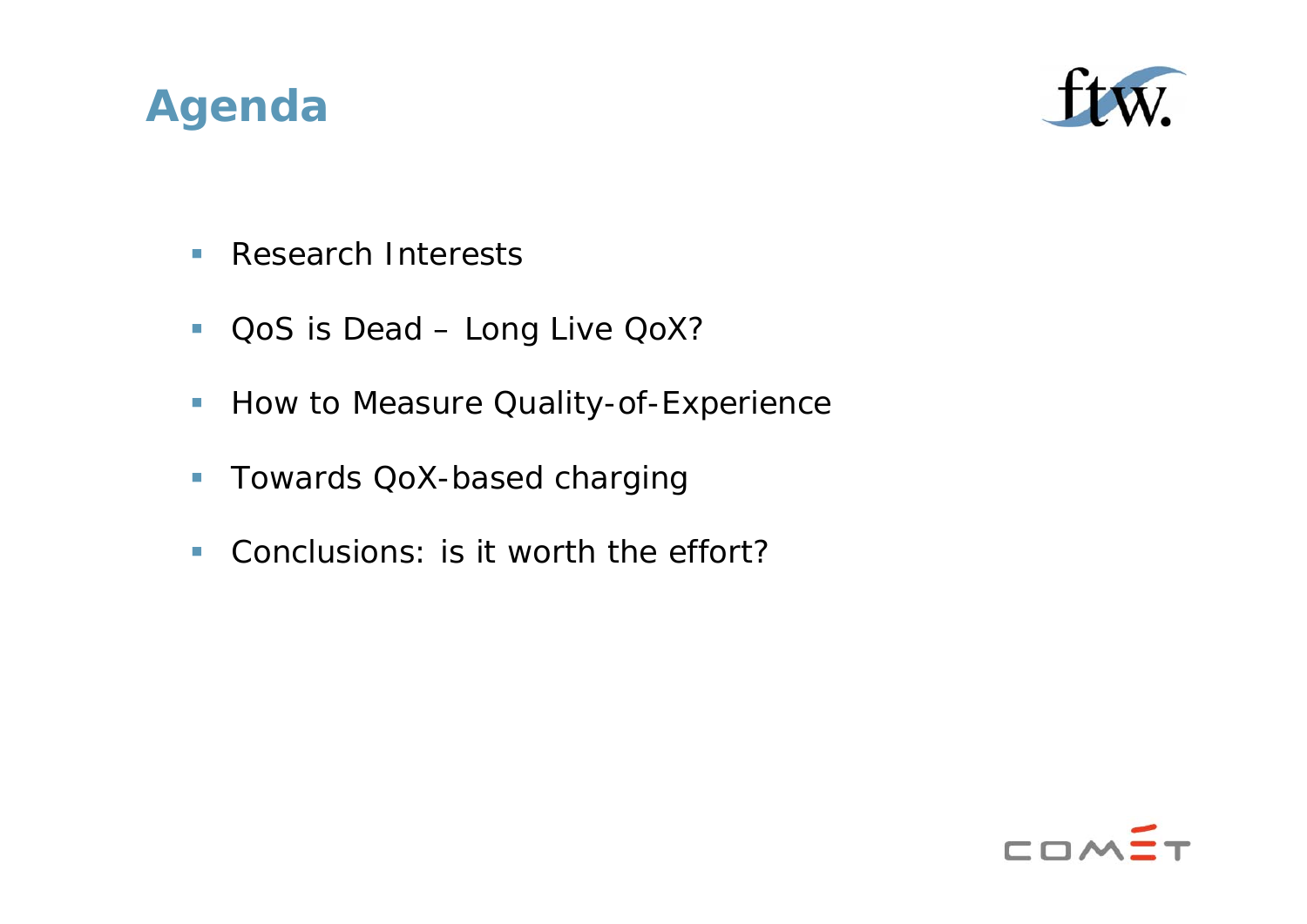### **Research Interests**



- $\mathcal{L}_{\mathcal{A}}$  Topic 1: Internet Economics
	- Focus: Feasible<del>@user-focused pricing mechanisms</del>
	- Game theoretic models
- $\overline{\phantom{a}}$  Topic 2: Future Charging Architectures
	- Focus: IP Multimedia Subsystem<mark>((IMS)</mark>
	- Project series based on OpenSource IMS testbed: CAMPARI – CAIPIRINA – BACCARDI
- Topic 3: User-centric Service Design
	- Focus: intuitive interactive mobile services
	- Quality-of-Experience (QoE/QoX)



**Our Focus**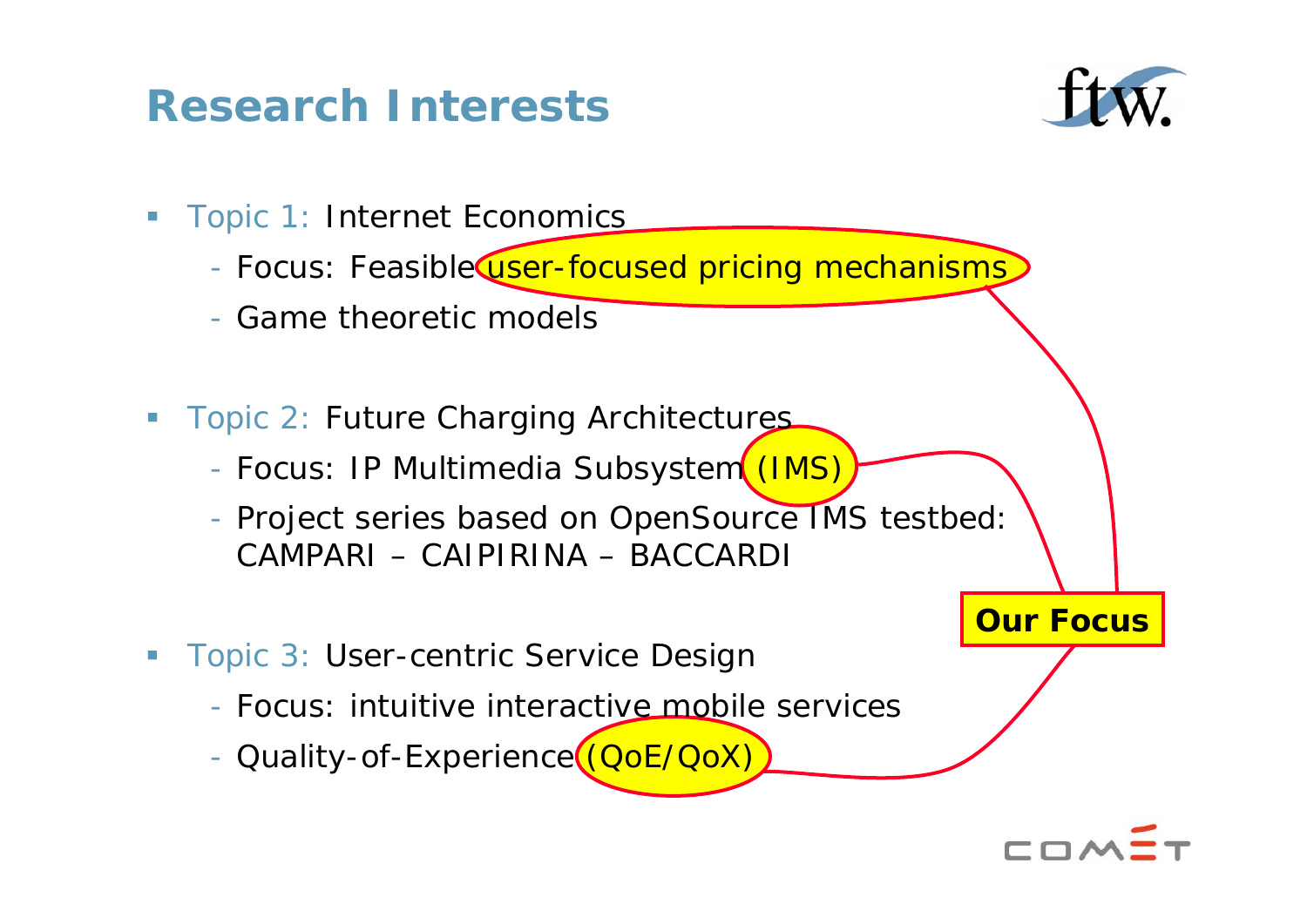#### **Once upon a time…**



- 10-15 years ago: Internet Economics ≅ Internet pricing
- $\mathcal{L}_{\mathcal{A}}$  Fundamentally different pricing approaches:
	- charge for functionality
	- charge for scarcity
	- charge for quality
- $\Box$  $QoS - an$  "eternal" source of inspiration
	- Tragedy of the commons
	- Paris Metro Pricing
	- ECN Pricing

…

- Effective bandwidth pricing
- Cumulus Pricing Scheme
- Contract and Balance Mechanism

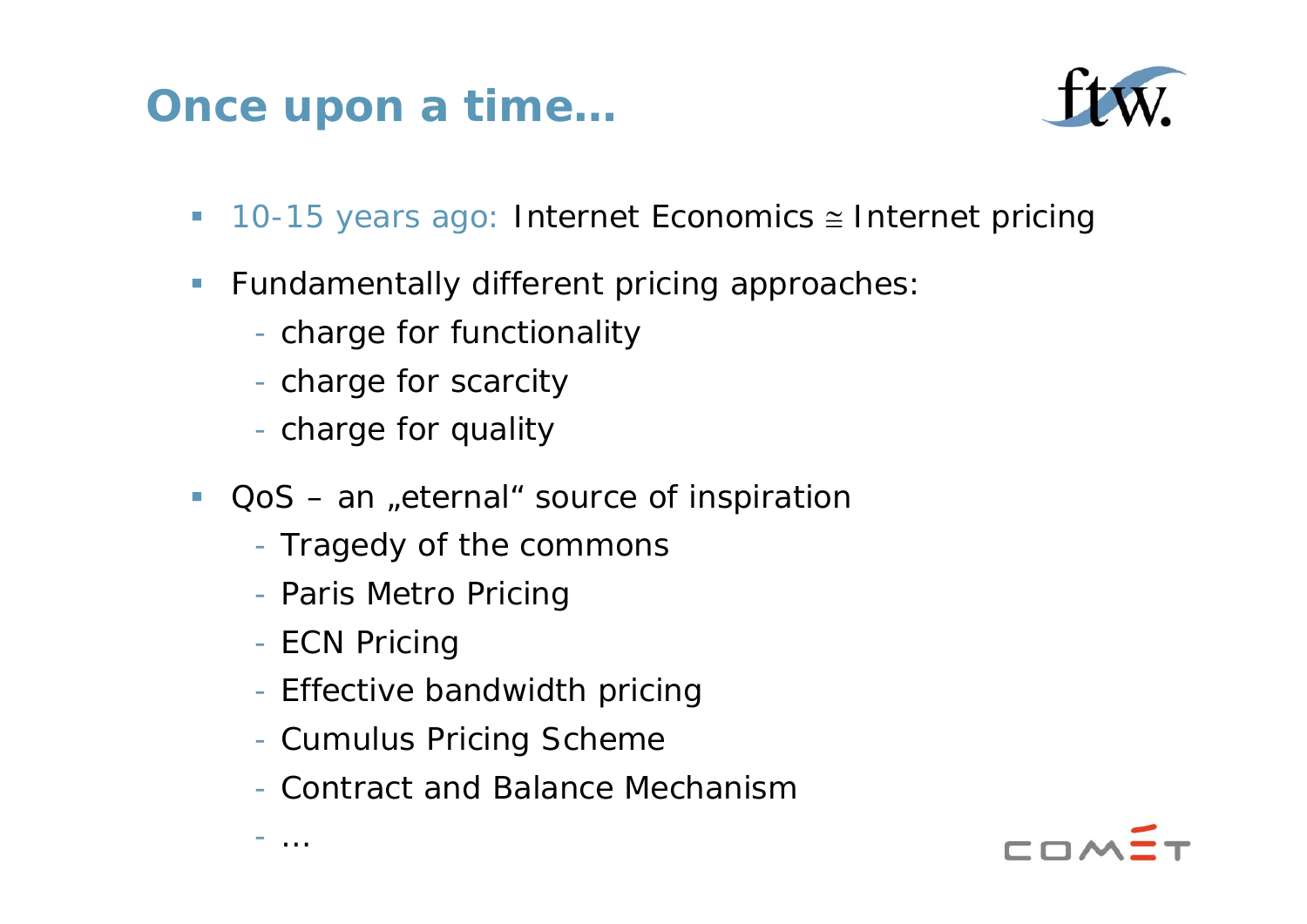## **QoS in the Internet**



- $\mathcal{C}$ But: what has happened to one of our favorite research topics?
- $\Box$  Remember:
	- IntServ  $\rightarrow$  complexity, statefulness
	- DiffServ  $\rightarrow$  valuable add-on, emergency fallback
	- MPLS  $\longrightarrow$  not really a QoS architecture
- $\overline{\phantom{a}}$ The pragmatic approach: Sprint et al.
	- Core Network  $\rightarrow$  strict overprovisioning
	- Access Network  $\rightarrow$  natural bottleneck
- $\overline{\phantom{a}}$ Killer question: Any grand QoS research challenges left after all?
- $\mathbb{R}^n$ Newcomer issues: resilience, access bandwidth management
- $\Box$ The latest candidate: 3GPP IMS and ETSI/TISPAN NGN

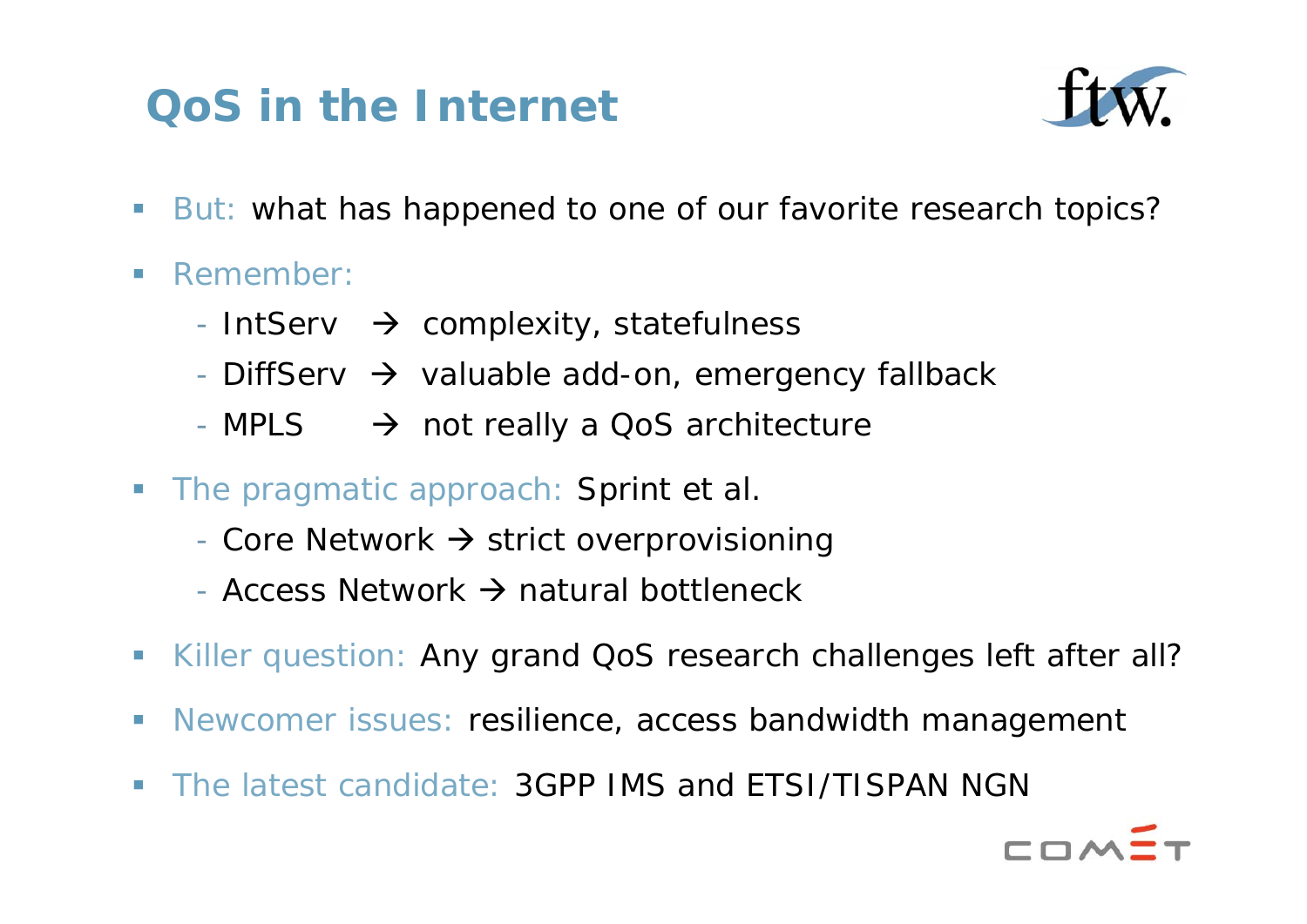## **Some Remarks on Lessons Learned**

- $\mathcal{L}^{\mathcal{L}}$  Due to capacity overprovisioning, congestion pricing has never become a real option.
- $\mathcal{L}_{\mathcal{A}}$  Among the classical QoS parameters, only capacity is charging-relevant.
- $\mathcal{L}_{\mathcal{A}}$ Since 2-3 years, flat rate schemes (plus "fair use" policies) dominate tariffing landscape.
- $\mathcal{L}_{\mathcal{A}}$  Utility functions are useful in theory, but a source of constant criticism in practice.
- $\mathcal{L}_{\mathcal{A}}$ User feedback is welcome, but only in a most simple form.
- $\mathcal{L}_{\mathcal{A}}$  From a technological perspective, the demand for flexible, scalable and multi-dimensional charging frameworks is still increasing. Most recent example: IMS.

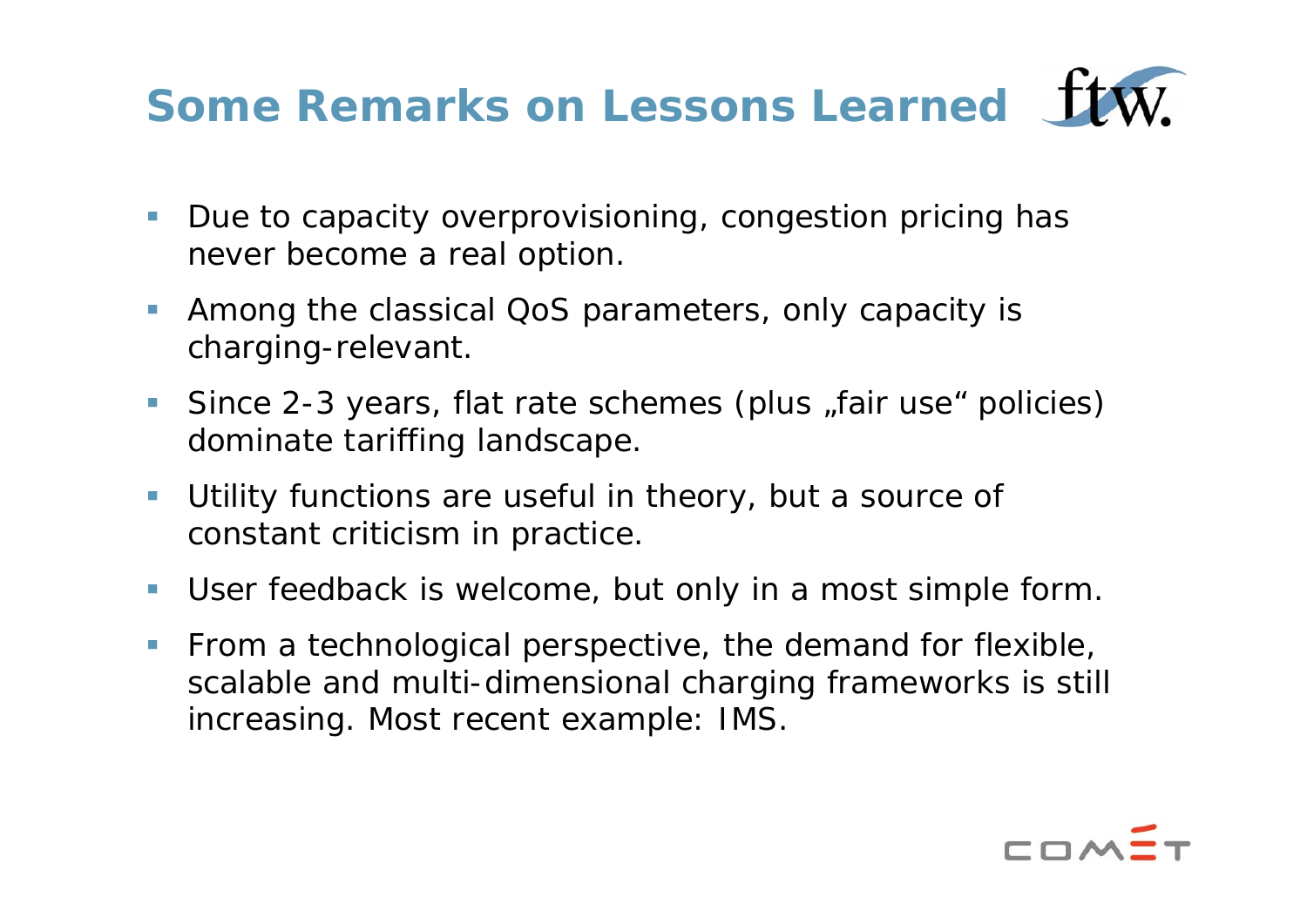## **QoS is Dead, Long Live QoX?**



- The meaning of QoS
	- "Quality-of-Service: The collective effect of service performance which determine the degree of satisfaction of a user of the service" [ITU-T E.800, 1995]
	- "QoS is ... used to define the network's capability to meet the requirements of users and applications" [Kilkki 1999]
	- "Quality-of-Service is defined as the ability of the network to provide a service at an assured service level" [Soldani 2006]
	- "QoS provided by a transport service is defined in terms of the way a traffic stream is affected when it is transported through the network. This is typically in terms of the probability of cell loss, delay, and cell delay variation." (Courcoubetis 2003)
- Observation: QoS nowadays reduced to technical context (in contrast to the original intention!)
- Ξ Hence: need for a new end-to-end user-centred quality concept
- Ξ Recent proposal: Quality-of-Experience (QoE/QoX)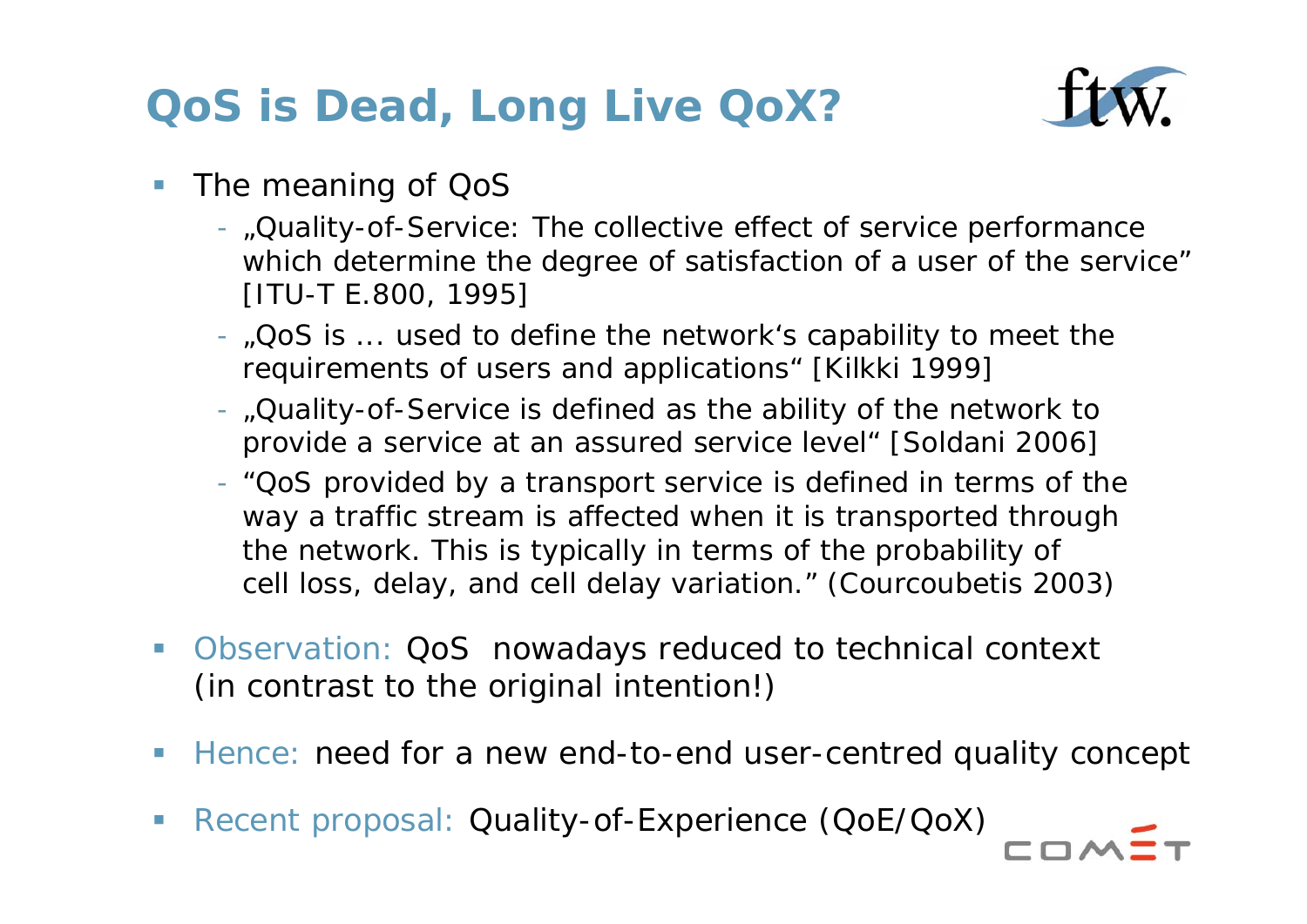## **Quality-of-Experience**



- Ξ What QoX is about
	- "QoE has been defined as an extension of the traditional QoS in the sense that QoE provides information about the delivered service from an end-user point of view." [Lopez et al. 2006]
	- "QoE is how a user perceives the usability of a service when in use – how satisfied he/she is with a service in terms of, e.g., usability, accessibility, retainability and integrity." [Soldani '06]
	- "QoE is defined as overall acceptability of an application or service, as perceived subjectively by the end user. It includes the complete end-to-end system effects (client, terminal, network, services infrastructure etc). Overall acceptibility may be influenced by user expectations and context." [ITU-T SG 12, 2007]
	- "Quality of Experience includes everything that really matters." [Kilkki's Mission Statement on LinkedIn, 2008]

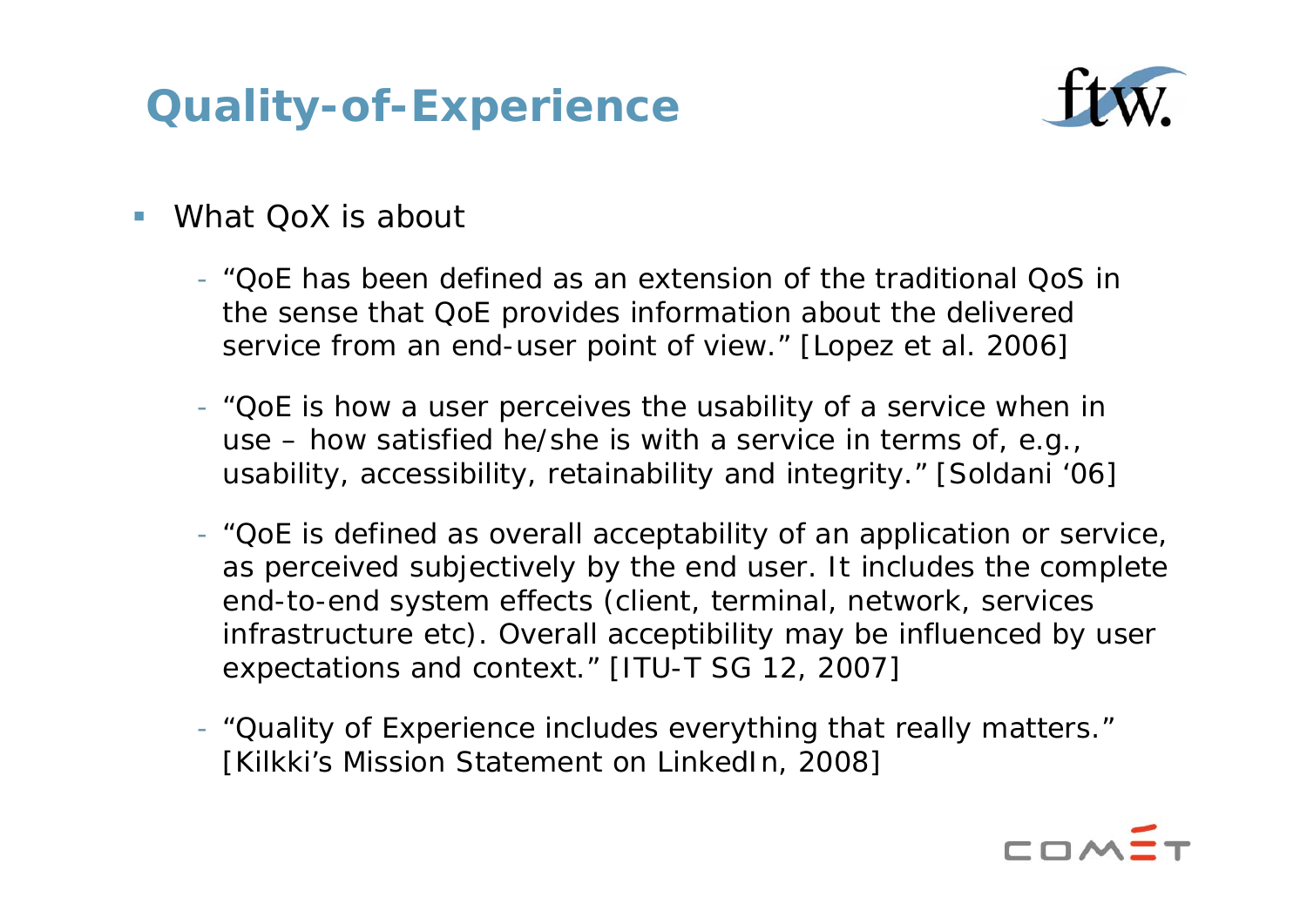#### **How to Measure QoX**

- Г First question: Can ,quality be measured at all?  $\rightarrow$  Galileo's principle: "Measure what is measurable, and make measurable what is not so."
- Г User tests and Mean Opinion Score (MOS)
- Г Subjective vs instrumental metrics
- Г PESQ and TOSQA: the standard way
- PSQA: a neural network approach
- The E-Model (ITU-T Rec. G.107)





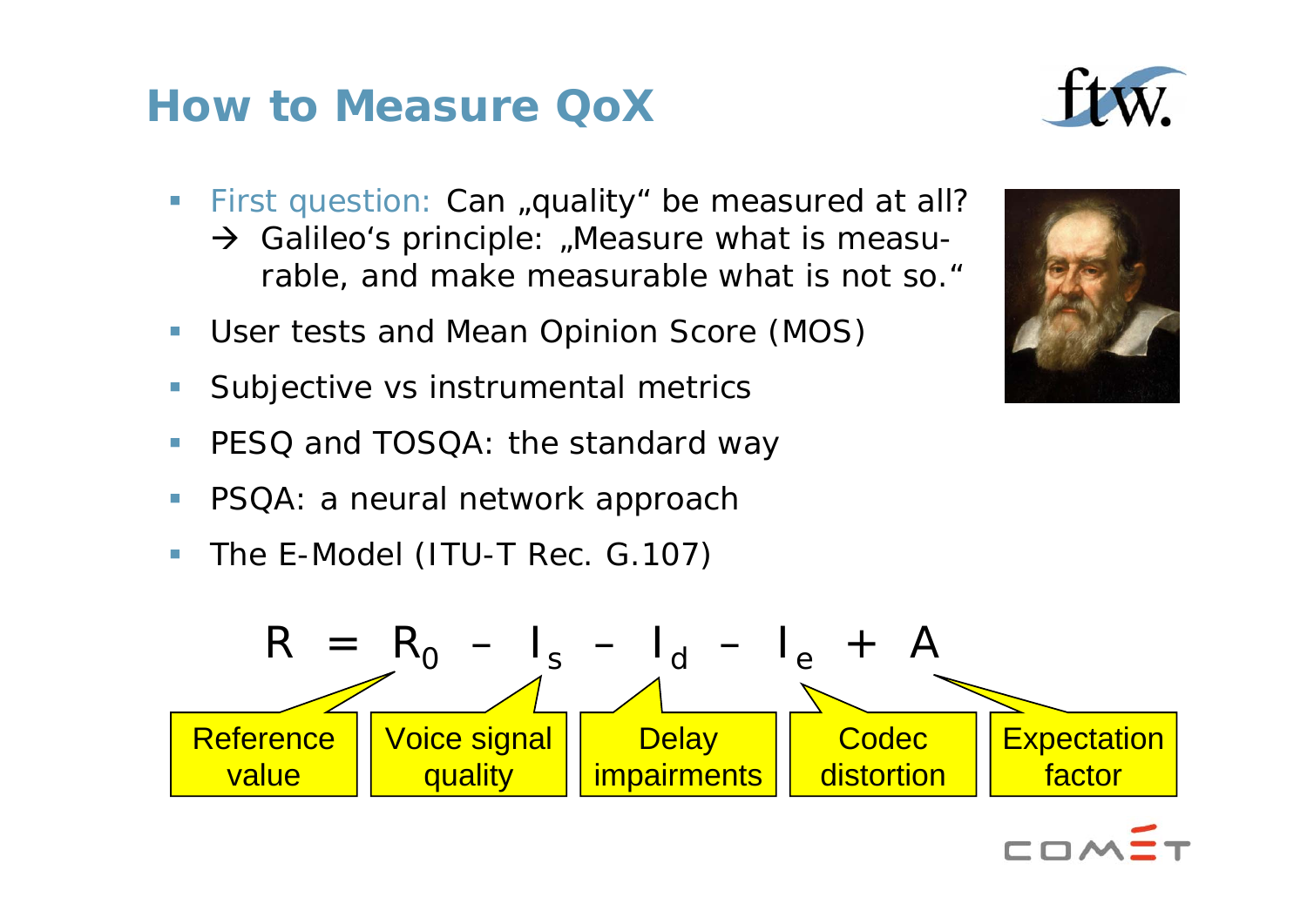

## **Example: LiLiPUT – A Mobile User Test Environment**

- $\overline{\phantom{0}}$ **Example 11 Lab Equipment for Portable User** Testing in Telecommunications
- $\overline{\phantom{a}}$  Goal: lightweigth, transportable and flexible equipment for user tests in various real life environments
- $\mathcal{L}_{\mathcal{A}}$  Idea: use state-of-theart telecommunications
- $\Rightarrow$  fully wireless approach



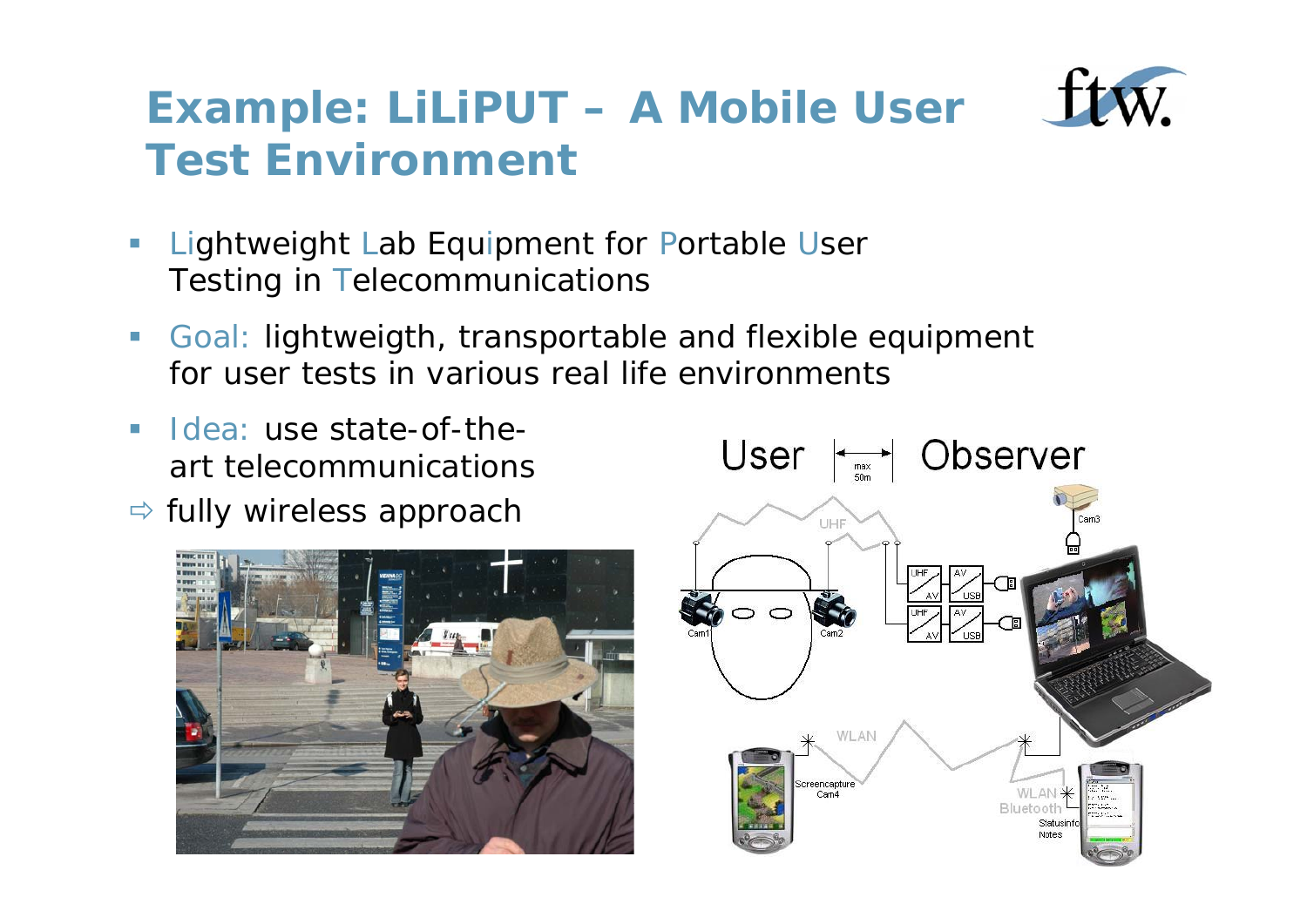## **Charging for QoX**



- $\blacksquare$  Question: Does QoX make sense without QoX-basedcharging? If yes, how could QoX-based charging look like?
- $\overline{\phantom{a}}$ Idea I: summarize input quality parameters by single scalar, e.g. through PSQA algorithm [Rubino/Tuffin et al.]
- $\Box$ Idea II: charging based on direct user feedback

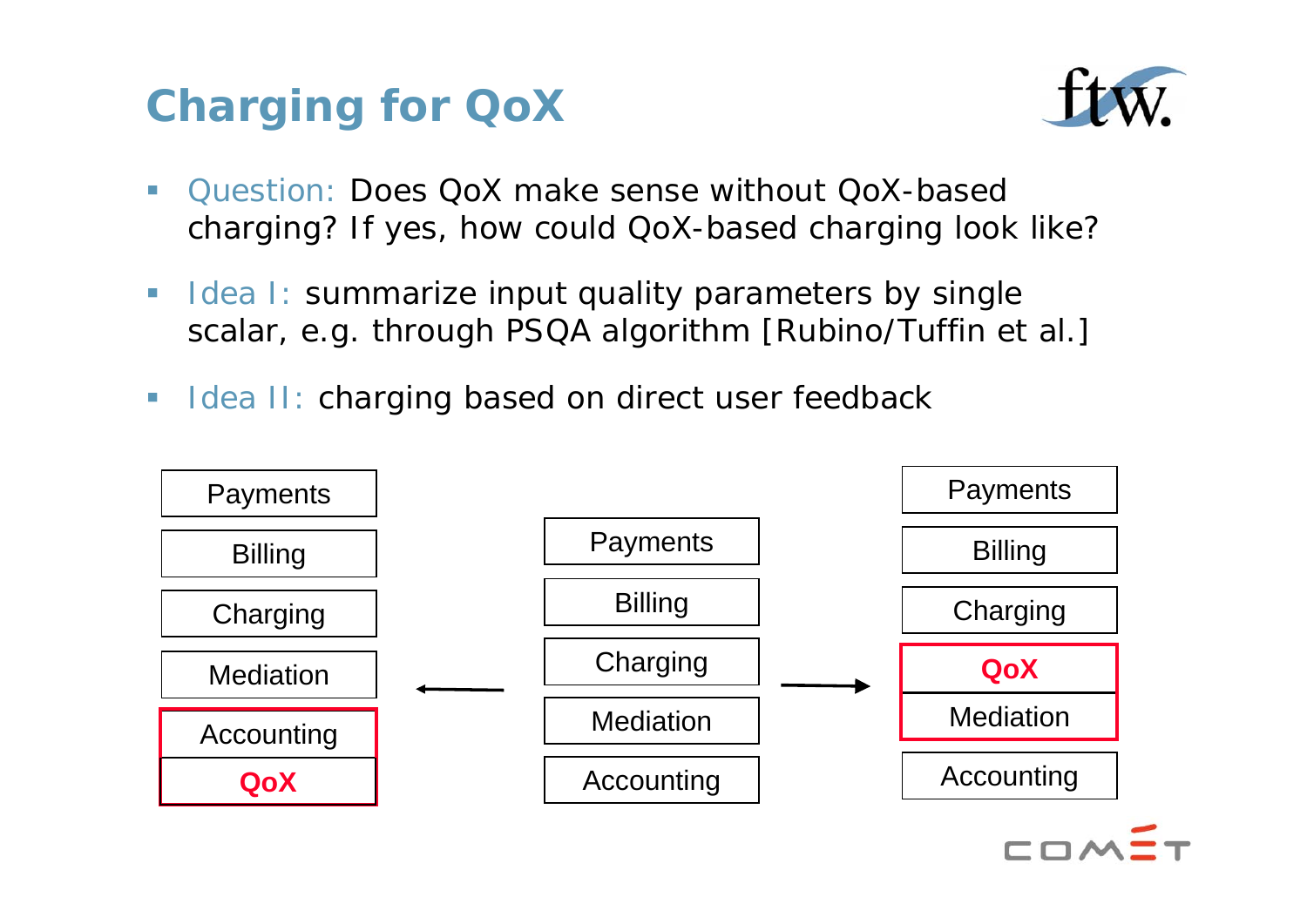#### **Conclusions**



- $\mathbb{R}^2$ QoS is dead – in two ways (at least)
- $\overline{\phantom{a}}$ QoE/QoX – the end user principle re-invented
- $\mathcal{L}_{\mathcal{A}}$  Fundamental question: should charging be included in the QoX research agenda?
- $\Box$ Next question: what are the scenarios behind?
- $\mathbb{R}^3$ Final question: is it worth the effort?
- $\mathbb{R}^3$ And the answer … ?